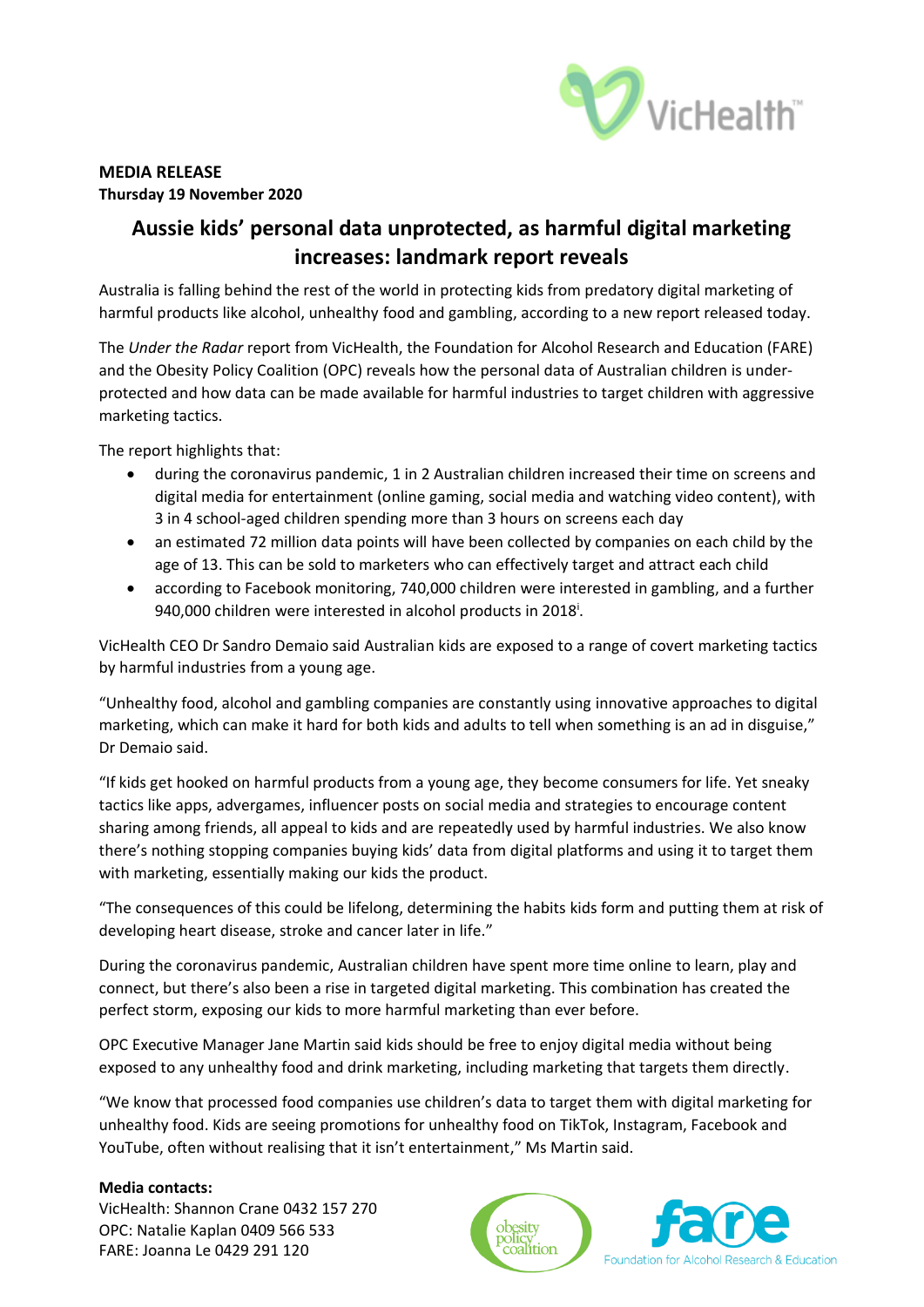

"Marketers can collect information about a child's age, gender, interests, how they feel and where they live. This helps them understand how to best engage and influence children in the short term, and keep them as consumers into adulthood.

"The digital environment in which they spend several hours each day should be protective, but in Australia this is far from the reality."

FARE Chief Executive Officer Caterina Giorgi said Australia must urgently act to protect children from the digital marketing of harmful products.

"In Australia, the limited framework governing the digital advertising of harmful products that children are exposed to is industry-designed and industry-led, and it does little to protect our kids. These industry codes prioritise industry profits and there are little to no sanctions when companies break the rules," Ms Giorgi said.

"Countries such as Finland, France, Chile, the UK and Italy have taken steps to restrict or ban the promotion of alcohol, unhealthy foods, or gambling online.

"The vulnerability of children means their online privacy should be tighter than for adults, but in Australia this is not the case.

"We must urgently act to put children's health and safety above the profits of harmful industries."

## **Australia must urgently act to protect children and their personal information from harmful digital marketing**

VicHealth, FARE and the OPC are calling for strong, evidence-based policies and government regulation to ensure:

- children are protected from digital marketing by harmful industries
- children's data is better protected, so harmful industries can't use it to target them with marketing
- social media influencers with large followings of children cannot promote harmful products
- harmful industries report how much they spend on digital marketing each year, how they collect and use personal information and how they target people via digital marketing.

### **Harmful digital marketing and its effects: Key stats**

- Over half (55%) of Australian 11–16-year-olds recall seeing gambling advertisements on social media.
- 97.7% of the social casino games available for download on Android have an age rating of 12+ or younger.
- Exposure to alcohol marketing increases young people's consumption and increases the chances that they will start to drink at a younger age.
- 38% of YouTube ads are for food and beverages the majority of which are unhealthy products.
- 1 in 4 celebrity endorsements of products on social media are for unhealthy foods and children are more likely to share these posts than posts for healthier products.

### **What are other countries doing to protect kids online?**

- Finland has restricted alcohol advertising on social media.
- Italy has banned gambling advertising.

#### **Media contacts:**

VicHealth: Shannon Crane 0432 157 270 OPC: Natalie Kaplan 0409 566 533 FARE: Joanna Le 0429 291 120